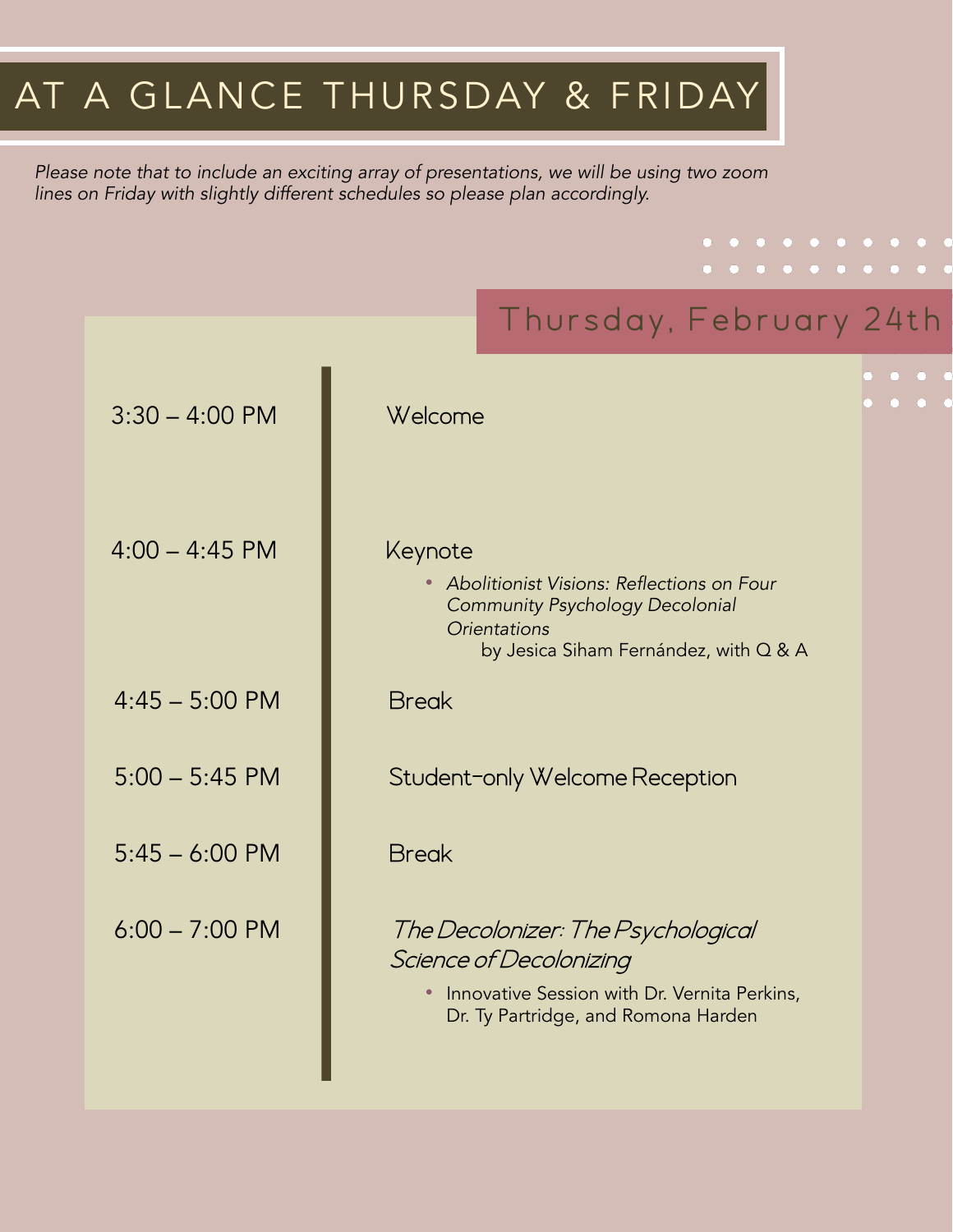## AT A GLANCE THURSDAY & FRIDAY

*Please note that to include an exciting array of presentations, we will be using two zoom lines on Friday with slightly different schedules so please plan accordingly.*